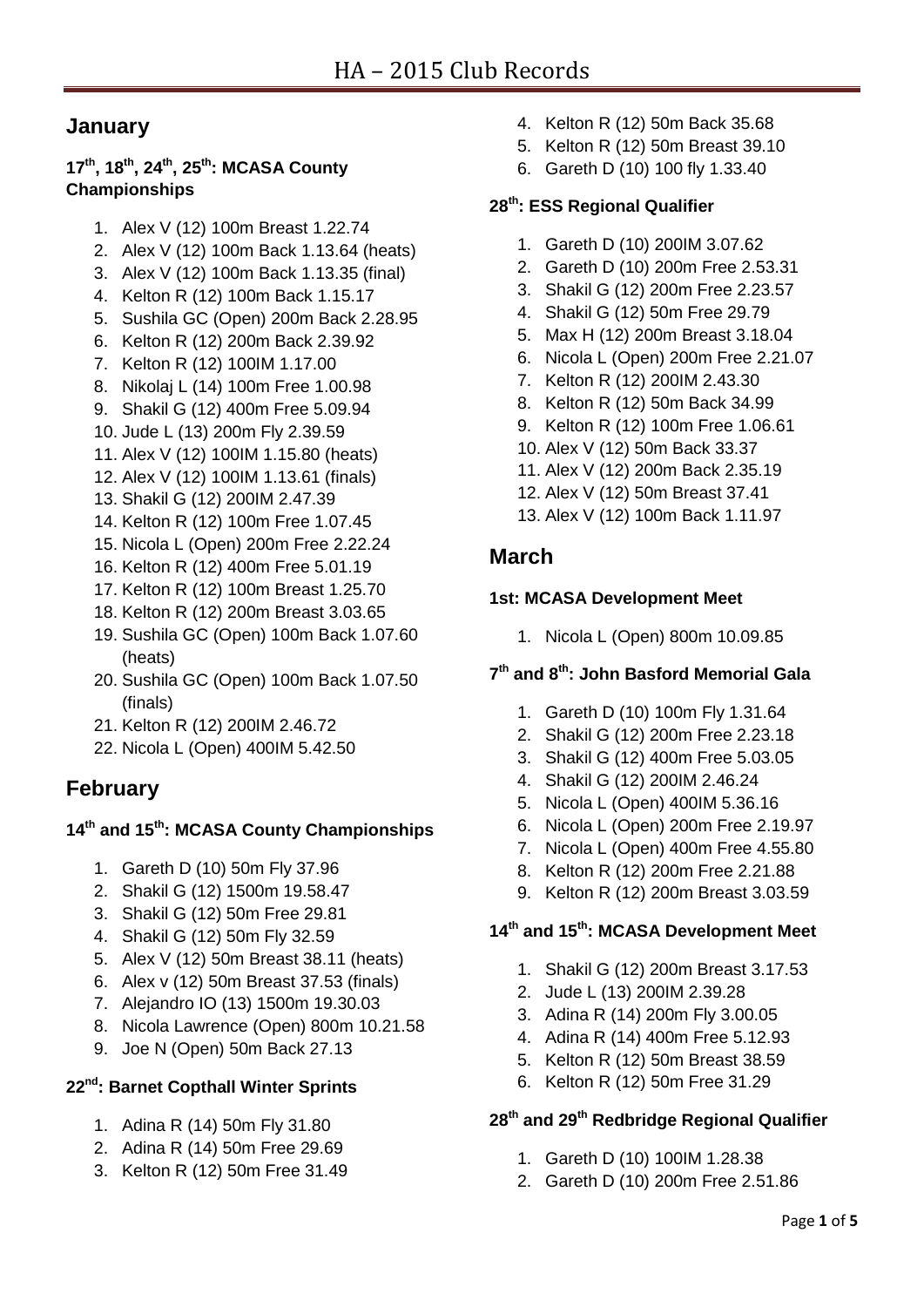- 3. Shakil G (12) 200IM 2.45.15
- 4. Shakil G (12) 100m Free 1.05.41
- 5. Shakil G (12) 400m Free 5.03.00
- 6. Shakil G (12) 50m Free 29.38
- 7. Jude L (13) 200m Fly 2.34.13
- 8. Jude L (13) 100m Fly 1.10.01
- 9. Alfie L (13) 400IM 5.35.45
- 10. Kelton R (12) 400m Free 4.59.23
- 11. Kelton R (12) 50m Free 30.72
- 12. Kelton R (12) 200m Free 2.21.41
- 13. Kelton R (12) 100m Free 1.06.19
- 14. Alex V (12) 200m Back 2.33.15
- 15. Alex V (12) 100m Back 1.11.08
- 16. Alex V (12) 50m Free 29.44

# **April**

# **11th and 12th: Bexley Long Course Open Meet**

- 1. Gareth D (10) 50m Fly 37.73
- 2. Shakil G (12) 50m Fly 32.41
- 3. Max G (12) 200m Breast 3.16.89
- 4. Jude L (13) 50m Fly 31.22
- 5. Alex V (12) 100m Free 1.04.58

### **18th and 19th: Ealing Open Meet**

- 1. Gareth D (10) 50m Fly 37.70
- 2. Shakil G (12) 200m Free 2.22.91
- 3. Shakil G (12) 50m Fly 32.19
- 4. Shakil G (12) 50m Free 28.58
- 5. Nicola L (Open) 200m Free 2.19.03
- 6. Jude L (13) 200m Free 2.16.17
- 7. Jude L (13) 200m Fly 2.31.87
- 8. Kelton R (12) 200m Breast 3.01.84
- 9. Kelton R (12) 100IM 1.15.89
- 10. Kelton R (12) 200m Free 2.21.26
- 11. Gael VT (9) 50m Fly 45.30
- 12. Alex V (12) 200m Back 2.31.78

### **18th: Anaconda Graded Gala**

1. Gael VT (9) 50m Free 38.38

# **26th: M11**

- 1. Gareth D (10) 50m Fly 37.56
- 2. Shakil G (12) 50m Fly 32.18

## **May**

## **10th: Eastbourne SC Masters Open Meet**

- 1. Joe N (Open) 50m Fly 25.32
- 2. Joe N (Open) 100m Fly 56.29
- 3. Joe N (Open) 100IM 1.00.25

# **16th and 17th MCASA Long Course Meet**

1. Max H (12) 200m Breast 3.12.21\*

# **30th: ASA London Regional Championships**

- 1. Alex V (12) 50m Breast 37.22\* (heats)
- 2. Alex V (12) 50m Breast 36.39\* (final)
- 3. Jude L (13) 50m Fly 30.57\*
- 4. Alex V (12) 50m Back 33.22\*

## **June**

## **13th and 14th: Kate Lack Trophy Meet**

- 1. Gareth D (10) 200m Fly 3.19.12
- 2. Gareth D (10) 100m Breast 1.43.42
- 3. Gareth D (10) 200m Free 2.44.07
- 4. Gareth D (10) 200m Breast 3.37.57
- 5. Gareth D (10) 100m Fly 1.28.84
- 6. Nicola L (Open) 200m Free 2.18.38
- 7. Jude L (13) 50m Back 31.74
- 8. Jude L (13) 200m Free 2.13.43
- 9. Adina R (14) 200m Fly 2.55.22
- 10. Adina R (14) 100m Free 1.04.47
- 11. Alex V (12) 100m Free 1.03.31
- 12. Alex V (12) 200m Back 2.28.63
- 13. Alex V (12) 100m Breast 1.22.66
- 14. Alex V (12) 200m Free 2.19.13
- 15. Alex V (12) 50m Back 32.96
- 16. Alex V (12) 100m Back 1.11.07
- 17. Alex V (12) 200m Breast 2.56.67

### **19th and 20th: HA Summer Club Championships**

- 1. Gael VT (9) 50m Fly 43.90
- 2. Gareth D (10) 50m Fly 37.50
- 3. Shakil G (12) 50m Fly 31.95
- 4. Gael VT (9) 50m Breast 49.09
- 5. Alex V (12) 50m Breast 36.35
- 6. Alfie L (13) 50m Breast 38.82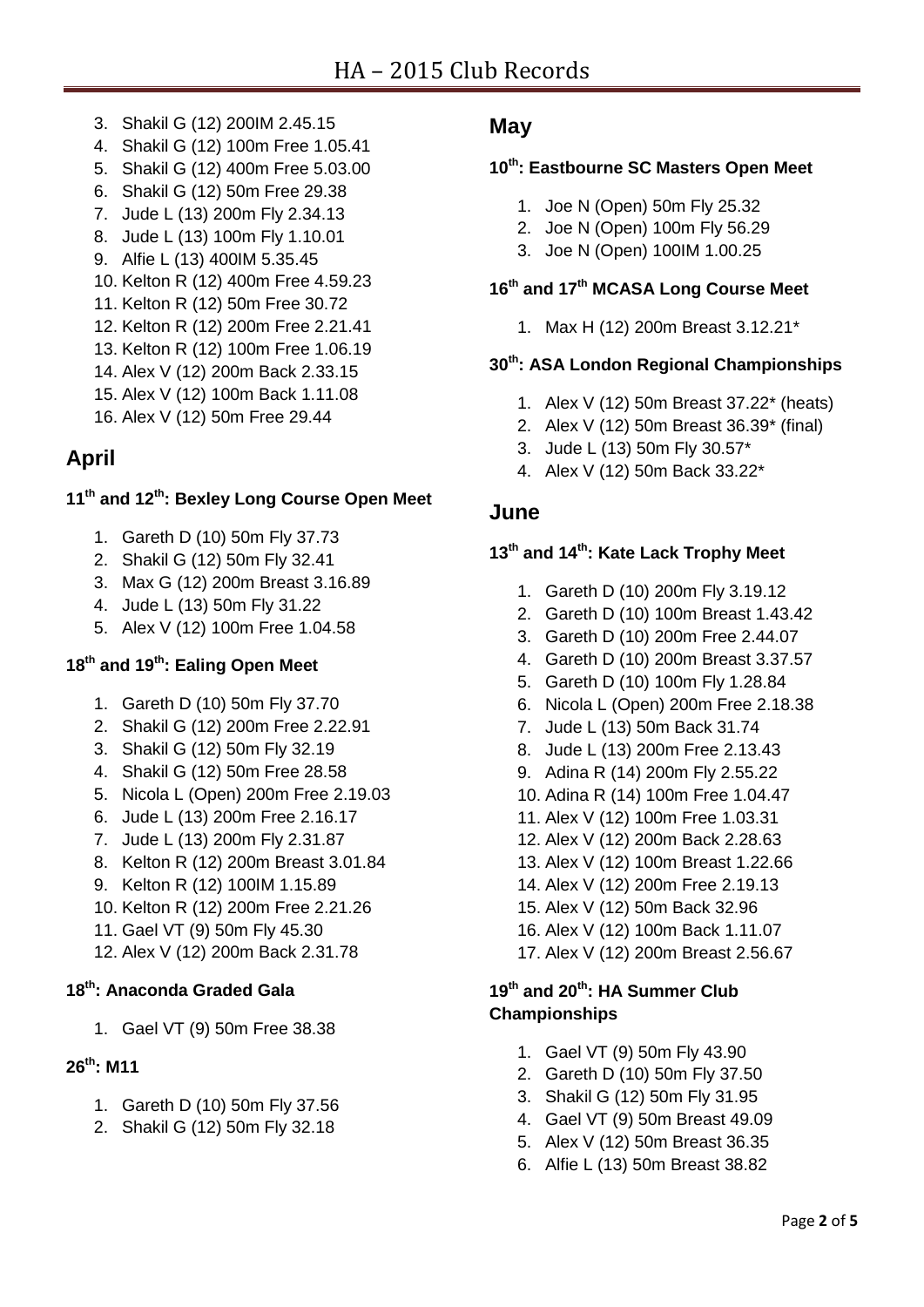- 7. Shakil G (12) 50m Free 28.54
- 8. Gael VT (9) 100IM 1.40.10
- 9. Alex V (12) 100IM 1.11.75

## **21st: ESS Summer Open Meet**

- 1. Shakil G (12) 100m Fly 1.13.42
- 2. Shakil G (12) 50m Fly 31.81
- 3. Gael VT (9) 200m Free 3.01.68
- 4. Alex V (12) 100m Free 1.02.48

# **27th and 28th Harrow SC End of Season Open Meet**

- 1. Jake A (Open) 1500m 17.35.31
- 2. Shakil G (12) 200IM 2.42.77
- 3. Jude L (13) 200IM 2.34.46
- 4. Jude L (13) 200m Back 2.30.48
- 5. Jude L (13) 100m Fly 1.08.84
- 6. Jude L (13) 1500m 18.31.76
- 7. Kelton R (12) 100m Breast 1.24.41
- 8. Kelton R (12) and (Open) 800m 10.06.08
- 9. Gael VT (9) 50m Fly 43.62
- 10. Gael VT (9) 100m Free 1.26.12
- 11. Gael VT (9) 100IM 1.38.62

# **July**

## **5 th: Barnet Sprints**

- 1. Max G (11) 200IM 2.54.43
- 2. Jude L (13) 100m Fly 1.08.37
- 3. Gael VT (9) 100m Breast 1.48.26

## **19th: ASA London Region End of Season Meet**

- 1. Adina R (14) 50m Free 29.59\*
- 2. Adina R (14) 50m Fly 31.34\*
- 3. Alex V (12) 50m Free 28.29\*
- 4. Alex V (12) 100m Breast 1.22.48\*

# **September**

# **26th and 27th: Basildon Season Opener**

- 1. Max G (11) 200IM 2.47.59
- 2. Max G (11) 100m Breast 1.29.86
- 3. Max G (11) 200m Breast 3.10.69
- 4. Nicola L (Open) 400m Free 4.52.89
- 5. Jude L (13) 50m Back 31.50
- 6. Jude L (13) 50m Fly 30.56
- 7. Jude L (13) 100m Free 59.61
- 8. Jude L (13) 200m Free 2.10.29
- 9. Jude L (13) 400m Free 4.38.74
- 10. Jude L (13) 400IM 5.20.13
- 11. Sasha S (13) 50m Back 35.18

# **October**

### **4 th: MCASA Winter Development Meet**

1. Adina R (15) 200m Fly 3.02.60

### **4 th: Barnet Copthall 100m Meet**

1. Gareth D (11) 100m Fly 1.23.94

### **10th: Arena League Round One**

- 1. Jude L (13) 100m Fly 1.06.95
- 2. Jude L (13) 100m Free 59.30
- 3. Adina R (15) 100m Free 1.05.34

## **11th: MCASA Winter Development Meet**

1. Adina R (15) 100m Free 1.04.46

### **11th: Barnet Copthall 200m Meet**

- 1. Gareth D (11) 200m Fly 3.15.36
- 2. Max G (11) 200m Free 2.32.08
- 3. Alejandro IO (14) 200m Back 2.29.12
- 4. Jude L (13) 200m Back 2.25.66
- 5. Jude L (13) 200m Fly 2.28.89
- 6. Kelton R (13) 200m Breast 3.00.88
- 7. Gael VT (9) 200m Back 3.19.32
- 8. Gael VT (9) 200m Free 3.00.86

### **25th: Barnet Copthall Winter Sprints**

- 1. Jude L (13) 50m Fly 30.39
- 2. Gael VT (9) 100m Back 1.32.21
- 3. Gael VT (9) 50m Free 38.15
- 4. Gael VT (9) 50m Back 43.93

### **31st: ESS County Qualifier meet**

- 1. Gael VT (9) 200IM 3.17.82
- 2. Max G (11) 200IM 2.47.28
- 3. Gael VT (9) 50m Back 42.41
- 4. Jude L (13) 50m Back 31.30
- 5. Kelton R (13) 200m Breast 3.00.35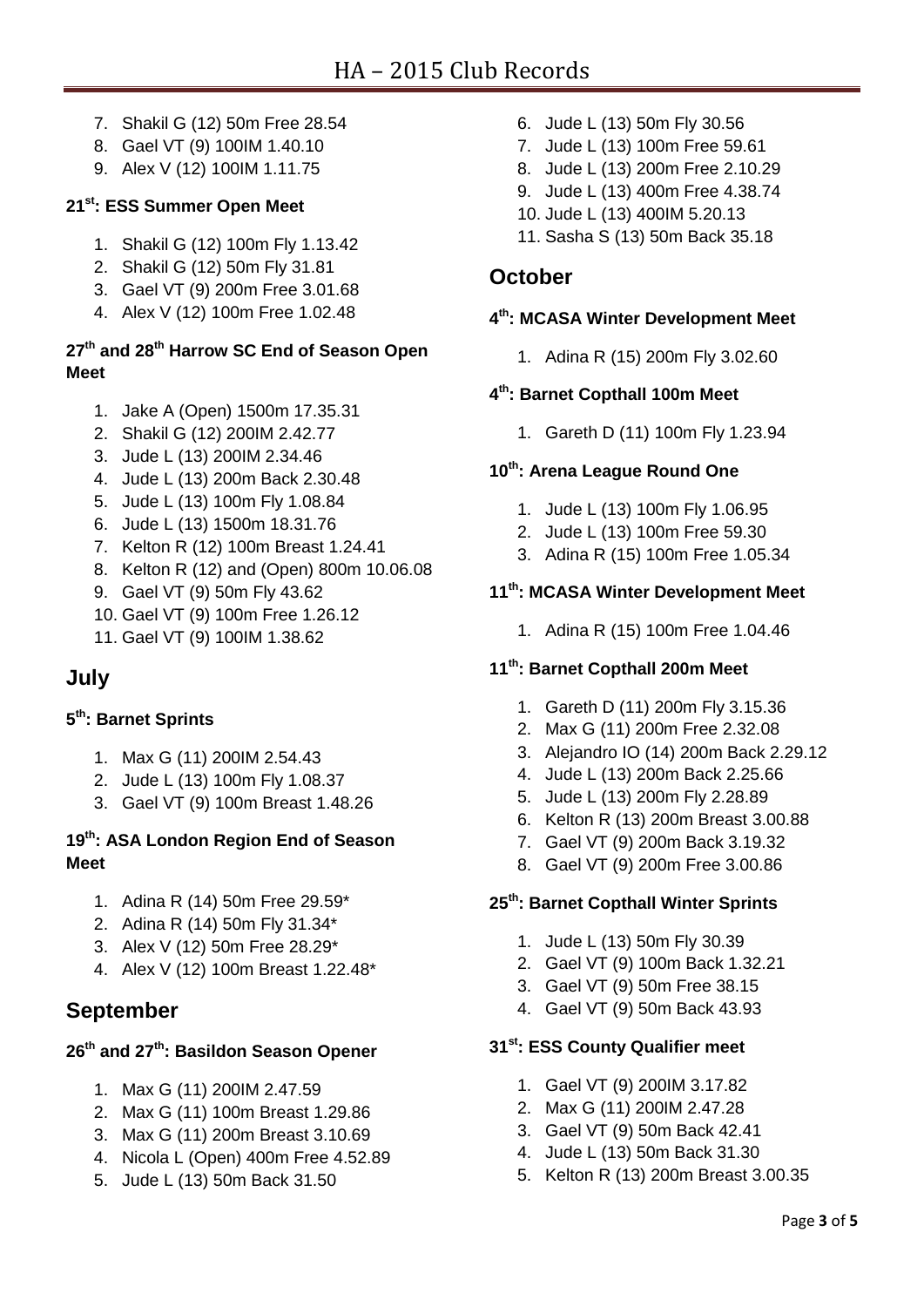- 6. Gareth D (11) 200m Fly 3.09.77
- 7. Max G (11) 100m Breast 1.27.07
- 8. Max G (11) 200m Free 2.29.49
- 9. Jude L (13) 200m Free 2.09.51
- 10. Kelton R (13) 200m Back 2.36.15
- 11. Kelton (13) 100IM 1.14.79

# **November**

#### **1st: ESS County Qualifier Meet**

- 12. Kelton R (13) 50m Back 34.62
- 13. Gael VT (9) 200m Breast 3.47.40
- 14. Kelton R (13) 100m Breast 1.23.93
- 15. Gareth D (11) 100m fly 1.22.67
- 16. Kelton R (13) 200m Free 2.22.76
- 17. Kelton R (13) 50m Breast 38.20
- 18. Max G (11) 100IM 1.17.28
- 19. Renat S (13) 100IM 1.10.33
- 20. Jude L (13) 50m Free 27.67

### **7 th and 8th: London Region Winter Short Course**

- 1. Jake A (Open) 1500m Free 17.35.14
- 2. Sushila GC (Open) 100m Back 1.07.15
- 3. Nicola L (Open) 200m Free 2.17.69
- 4. Jude L (13) 200m Free 2.07.69
- 5. Jude L (13) 400m Free 4.28.17
- 6. Jude L (13) 1500m Free 17.45.16
- 7. Jude L (13) 100m Back 1.05.70
- 8. Adina R (15) 50m Free 29.89
- 9. Kelton R (13) and (Open) 800m Free 10.03.04
- 10. Kelton R (13) 100m Breast 1.21.99

### **14th: Arena League Round Two**

- 1. Renat S (13) 100m Breast 1.14.64
- 2. Max G (11) 50m Breast 38.74
- 3. Adina R (15) 100m Free 1.04.45
- 4. Jude L (13) 100m Free 59.01
- 5. Kelton R (13) 100m Free 1.05.84

## **27th: Haringey Aquatics Winter Championships**

- 1. Gael VT (9) 100IM 1.36.38
- 2. Alex V (13) 100IM 1.09.63

# **28th and 29th: BHSC Xmas Cracker**

- 1. Max G (11) 200IM 2.44.66
- 2. Alex V (13) 200IM 2.33.51
- 3. Jude L (13) 200IM 2.30.83
- 4. Alex V (13) 50m Breast 36.94
- 5. Adina R (15) 200m Free 2.21.95
- 6. Max G (11) 200m Free 2.27.16
- 7. Adina R (15) 200m Fly 2.58.25
- 8. Gael VT (9) 400m Free 6.02.46
- 9. Jude L (14) 400m Free 4.39.55
- 10. Jude L (14) 50m Fly 30.43
- 11. Gael VT (9) 100m Free 1.19.92
- 12. Max G (11) 100m Free 1.07.25
- 13. Jude L (14) 100m Free 1.00.16
- 14. Max G (11) 200m Breast 3.09.03
- 15. Max G (11) 100IM 1.16.94

# **December**

### **4 th : HA Winter Championship**

- 1. Max G (11) 100m Breast 1.26.16
- 2. Kelton R (13) 200 IM 2.44.55

### **12 th : Arena League Round Three**

- 1. Renat S (13) 100m Breast 1.14.13
- 2. Jude L (14) 100m Back 1.07.08
- 3. Max G (11) 50m Breast 38.11
- 4. Jude L (14) 100m Free 58.77

## **17 th , 18 th and 19 th : Christmas at Dagenham**

- 1. Jude L (14) 50m Free 27.17
- 2. Gael VT (9) 50m Free 36.32
- 3. Jude L (14) 200m Free 2.08.87
- 4. Max G (11) 200m Free 2.25.46
- 5. Gael VT (9) 200m Free 2.55.69
- 6. Jude L (14) 400m Free 4.37.39
- 7. Jude L (14) 1500m Free 18.30.48
- 8. Gael VT (9) 200m Breast 3.43.53
- 9. Jude L (14) 50m Fly 29.91
- 10. Jude L (14) 100m Fly 1.07.52
- 11. Jude L (14) 200m Fly 2.29.37
- 12. Gael VT (9) 200m Fly 3.43.82
- 13. Alejandro IO (14) 200m Back 2.27.41
- 14. Gael VT (9) 200m Back 3.07.90
- 15. Jude L (14) 400 IM 5.23.80
- 16. Adina R (15) 200m Free 2.21.39